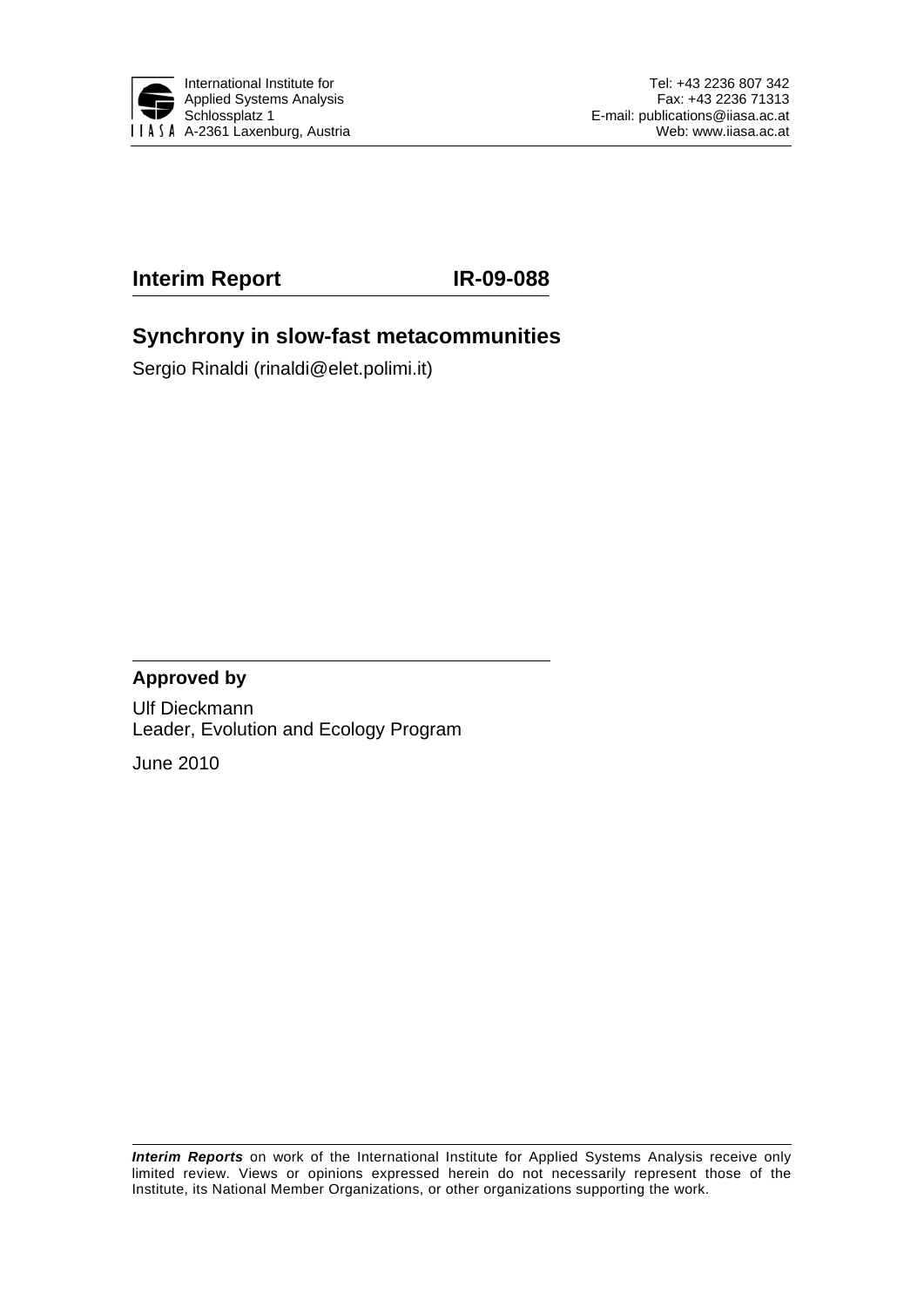## Synchrony in slow-fast metacommunities

Sergio Rinaldi

DEI, Politecnico di Milano, Via Ponzio 34/5, I-20133 Milano, Italy, EEP, IIASA, A-2361 Laxenburg, Austria, sergio.rinaldi@polimi.it Tel.(+39) 02 2399 3563; Fax (+39) 02 2399 3412.

June 9, 2009

#### Abstract

The synchronization of metacommunities due to dispersal among patches is analyzed in the case of slow-fast populations. The analysis is performed by studying a standard model with the fast population dispersing when special meteorological conditions are present. This assumption fits very well with the peculiar nature of slow-fast systems and implies that metacommunities synchronize if the slow population accelerates during the outbreak of the fast population. This result has great potentials for the study of marine and fresh-water plankton communities as well as for the study of synchronization of insect-pest outbreaks in forests.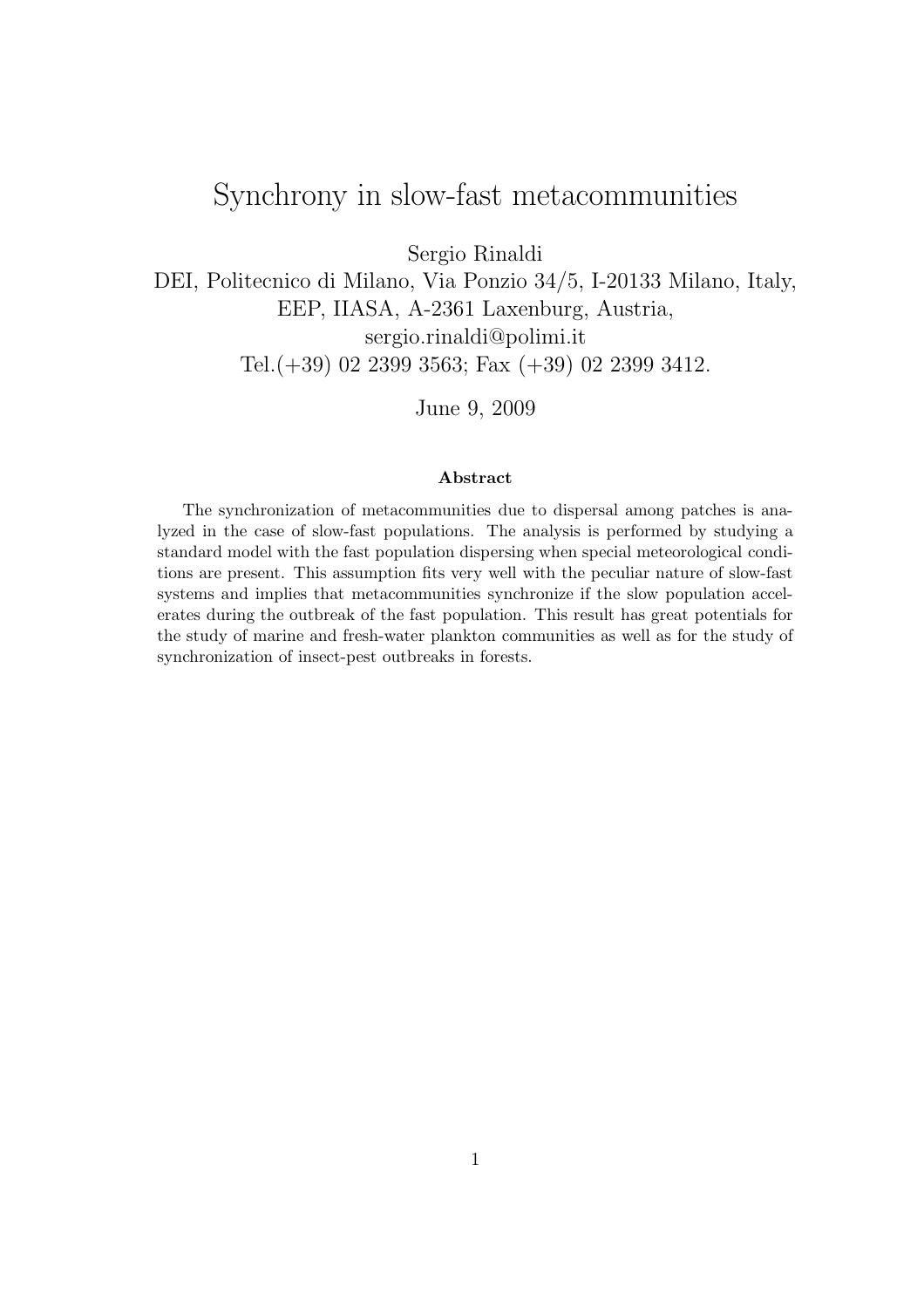## 1 Introduction

Synchrony has been observed in metapopulations and metacommunities representing virtually all major taxa and ecological roles [Liebhold et al., 2004]. It is the consequence of two independent factors: the dispersal of populations among patches and the existence of common meteorological driving forces (Moran effect). The theory is well established: see [Pecora & Carroll, 1998; Blasius et al., 1999; Jansen & Lloyd, 2000] for dispersal, [Royama, 2005] for the Moran effect, and [Ranta *et al.*, 1995; Haydon & Steen, 1997; Colombo *et al.*, 2008] for the mixed case. Since the theory predicts that the rate of convergence to synchrony should be of the order of the dispersal rate, which is known to be small (for many, if not all, populations), and local noise tends to desynchronize patches, it is surprising that synchrony has been so often observed in the field. Here the puzzle is solved by showing that in the quite frequent case of slow-fast populations characterized by recurrent crashes and outbreaks of the fast populations [Rinaldi & Scheffer, 2000] (e.g. pest outbreaks, plankton blooms, and fires in Mediterranean forests) the rate of convergence to synchrony can be large.

Synchrony of slow-fast systems has already been studied in neuroscience, where the synchronization of spiking neurons is a central problem. Indeed, in a series of contributions, Kopell and coauthors (see , for all, [Somers & Kopell, 1993]) have shown through specific models that synchronization can be very quick and almost independent upon the coupling strength if the fast variable is responsible for the coupling. Here we give an almost intuitive support to this conclusion by studying a standard prey-predator model.

Our method is based on the analysis of the so-called singular case, obtained by imagining that the prey population is infinitely faster than the predator population. In such a limit case, the prey-predator cycle can be easily identified and is composed of four alternate slow and fast phases [Rinaldi & Scheffer, 2000]. The two fast phases correspond to the sudden outbreak and crash of the fast population. The analysis shows that deliberate or accidental introductions or removals of the fast population do not influence the time of the next crash if they are performed when the fast population is abundant, while they accelerate or delay the next outbreak in the opposite case. This simple property allows one to point out sharp conditions for the synchronization of coupled communities under realistic assumptions on the dispersal processes.

## 2 Slow-fast Prey-predator Dynamics

Let us consider the prey-predator model with fast prey  $(x)$  and slow predator  $(y)$ 

$$
\varepsilon \dot{x} = x f(x, y), \qquad \dot{y} = y g(x, y) \tag{1}
$$

where  $\varepsilon$  is a small positive parameter. For generic values of x and y, the absolute value of  $\dot{x}$  is high. This means that prey abundance varies quickly unless the state  $(x, y)$  of the system evolves along the trivial prey isocline  $(x = 0)$  or along the non-trivial prey isocline  $(f(x, y) = 0).$ 

In the absence of prey, i.e., for  $x = 0$ , the predator abundance varies slowly, in accordance with the equation  $\dot{y} = yg(0, y)$  and the predator goes extinct if  $g(0, y) < 0$ , as shown in Fig. 1a. However, the prey net growth rate  $f(0, y)$  is in general negative for high predator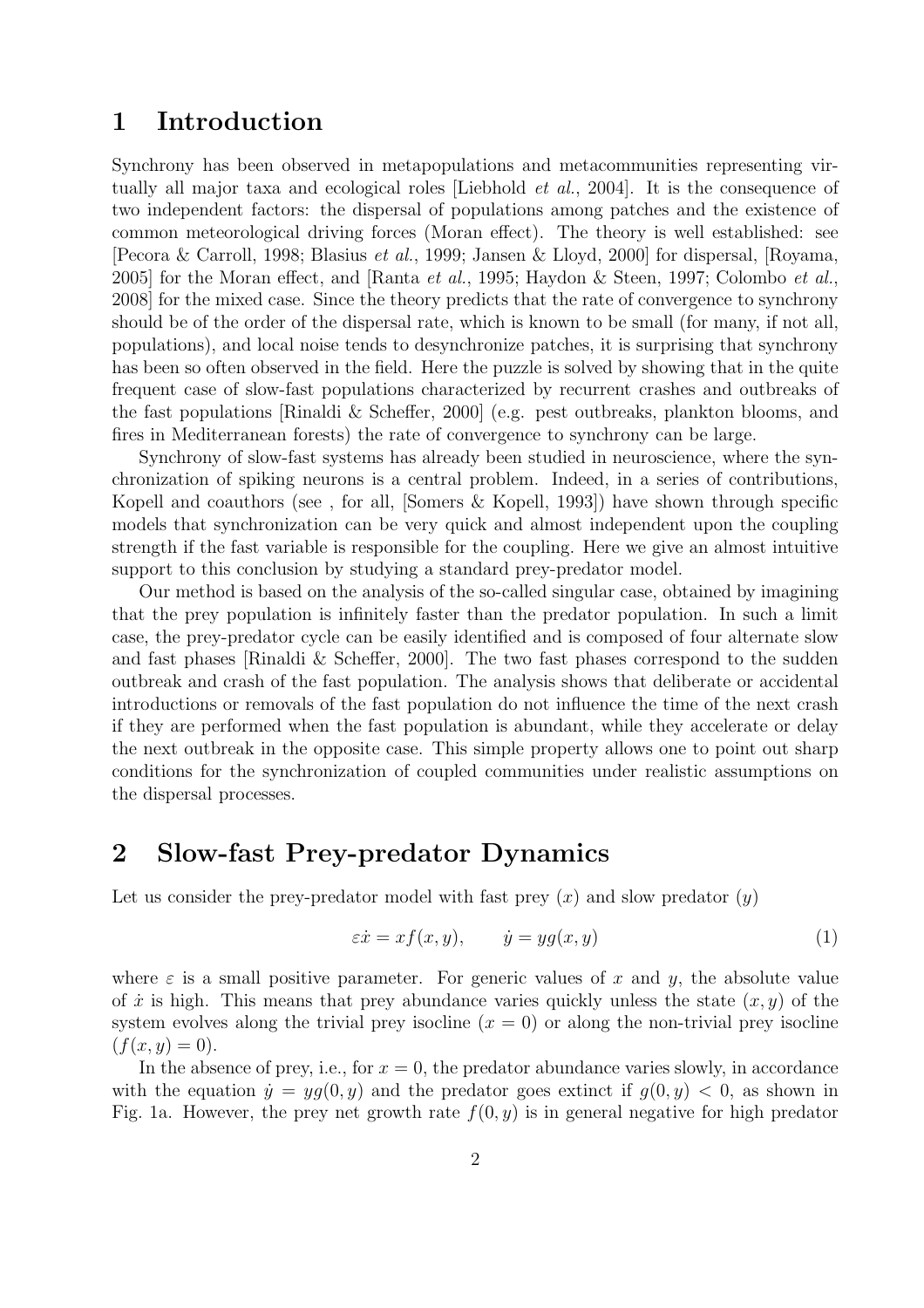densities but positive in the opposite case. That is to say, there exists, in general, a critical value  $y_0$  of predator abundance at which  $f(0, y_0) = 0$ . Thus, in the vicinity of the y axis, i.e., after the introduction of a small amount of prey, the state of the system quickly evolves to the left if  $y > y_0$  and to the right if  $y < y_0$ , as shown in Fig. 1a. For decreasing values of  $\varepsilon$ the trajectories become more and more horizontal until the singular case  $\varepsilon = 0$  is obtained, as shown in Fig. 1b. Figure 1b points out that the outbreak of the prey occurs when the predator abundance reaches a value  $y_{out}$  which is uniquely determined, through a suitable function  $\Psi$ , by the abundance of the predator at the time of prey introduction, i.e.,

$$
y_{out} = \Psi(y_{in}).\tag{2}
$$

The function  $\Psi$  can be determined as follows ([Rinaldi & Muratori, 1992] and references therein). First write eqs. (1) in the form

$$
\varepsilon \frac{dx}{x} = f(x, y)dt, \qquad dt = \frac{1}{yg(x, y)}dy,\tag{3}
$$

then integrate along the trajectory from point  $(\varepsilon, y_{in})$  to point  $(\varepsilon, y_{out})$  (see Fig. 1a), and finally let  $\varepsilon \to 0$  by substituting x with 0, thus obtaining

$$
\int_{y_{in}}^{y_{out}} \frac{f(0, y)}{yg(0, y)} dy = 0.
$$
\n(4)

In general, eq. (4) cannot be solved analytically with respect to  $y_{out}$ , so that the function  $\Psi$  cannot be derived in closed form. A typical graph of the function is reported in Fig. 2. It shows that if the introduction of prey occurs when  $y = y_{in} > y_0$ , the outbreak occurs when the predator density reaches the value  $y_{out} = \Psi(y_{in}) < y_0$ . The time  $T_{i,o}$  separating the introduction of prey from their outbreak can be evaluated by integrating eq. (3) along the y axis from  $y_{in}$  to  $y_{out}$ , i.e.,

$$
T_{i,o} = \int_{y_{in}}^{y_{out}} \frac{1}{yg(0,y)} dy.
$$
\n(5)

By contrast, if the introduction of prey occurs when  $y = y_{in} < y_0$ , then the outbreak is immediately triggered, since  $f(0, y) > 0$  for  $y < y_0$ , so that  $\dot{x} > 0$ .

The case of two introductions is depicted in Fig. 3, where it is evident that any new introduction of individuals of the fast population accelerates the outbreak. One can use the same argument to show that a removal of prey occuring after the last introduction has the effect of delaying the outbreak. By contrast, if the net growth rate of the prey is decreasing with density (i.e.,  $\partial f/\partial x < 0$ ) introductions or removals of prey when abundant (i.e., when the system slowly evolves along the non-trivial prey isocline  $f(x, y) = 0$  are immediately compensated because the fast population is stable in these conditions. This implies that perturbations of the prey when abundant do not impact on the time of their next crash.

## 3 The Rosenzweig-MacArthur Model

We now focus on the most popular prey-predator model, namely the Rosenzweig-MacArthur model [Rosenzweig & MacArthur, 1963]

$$
\dot{x} = r^*x(1 - \frac{x}{K}) - a^* \frac{x}{x + b}y, \qquad \dot{y} = c \frac{x}{x + b}y - dy \tag{6}
$$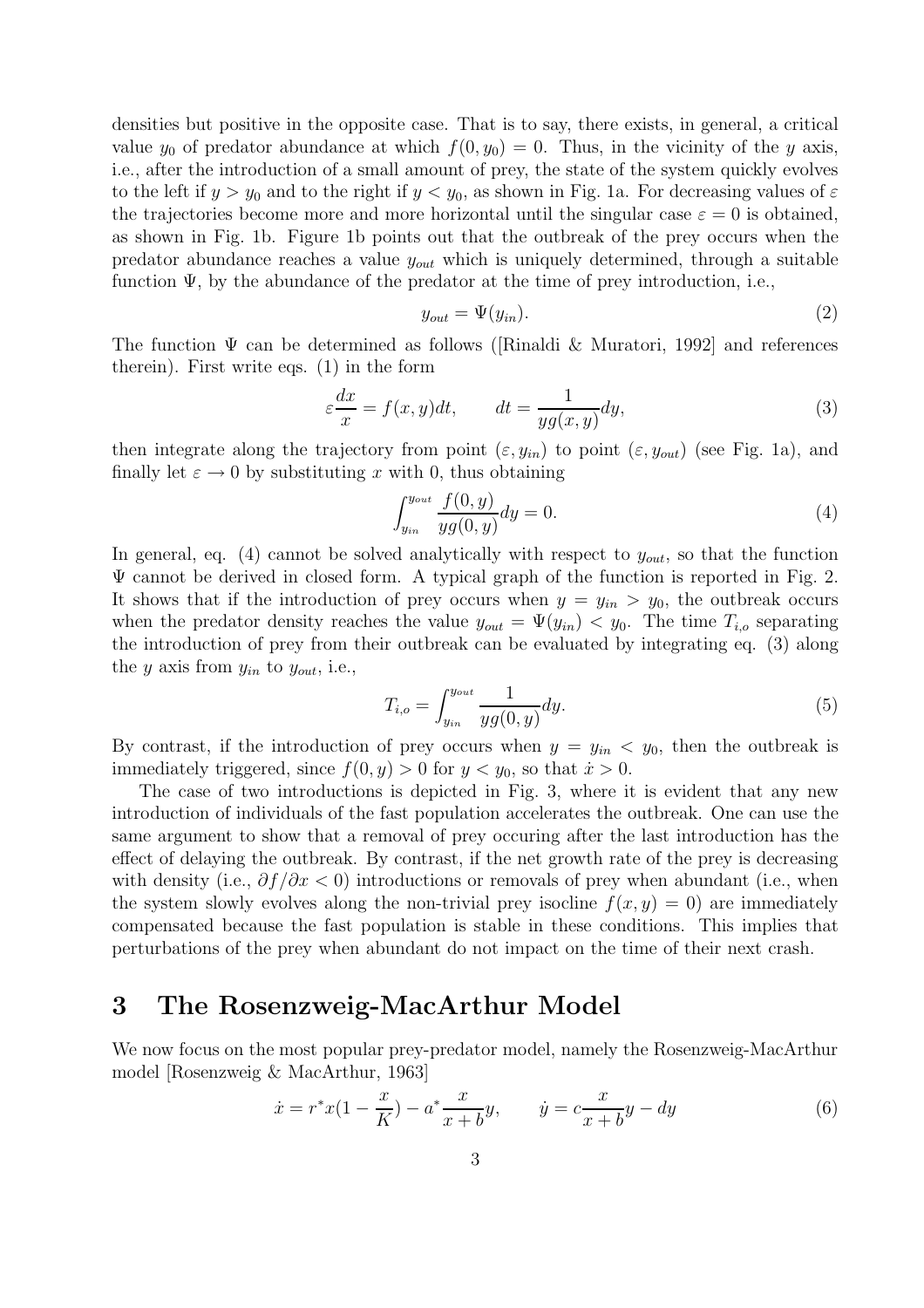where x and y are prey and predator abundances,  $r^*$  and K are net growth rate and carrying capacity of the prey,  $a^*$  is maximum predation rate of the predator, b half-saturation constant of the predator functional response,  $c$  prey / predator conversion factor, and d predator death rate.

We assume that  $c > d$  since, otherwise, the predator population cannot persist. We also assume that the per-capita net growth rate of the prey  $r^*$  and the maximum predation rate a<sup>\*</sup> are high because this guarantees that the prey population is fast. Letting  $r^* = r/\varepsilon$  and  $a^* = a/\varepsilon$  with  $\varepsilon$  positive and small, we can write model (6) in the standard form (1) with

$$
f(x, y) = r(1 - \frac{x}{K}) - a\frac{y}{x + b}, \qquad g(x, y) = c\frac{x}{x + b} - d.
$$

If  $K > b(c+d)/(c-d)$  (in the following we assume  $K >> b$ ) the non-trivial prey isocline  $f(x, y) = 0$  (a parabola) and the non-trivial predator isocline  $g(x, y) = 0$  (a vertical straight line) intersect at an equilibrium point  $E$  on the left of the vertex of the parabola, as shown in Fig. 4. This equilibrium is unstable and surrounded (for any  $\varepsilon > 0$ ) by a globally stable limit cycle which is not known in closed form. However, if the prey population is fast, the limit cycle is well approximated by the singular cycle  $ABCD$  shown in Fig.4 (see [Rinaldi & Muratori, 1992]), which is composed of four phases:

- (i) A slow transition from A to B (the vertex of the parabola) during which prey and predator vary at comparable speeds;
- (ii) A fast (rigorously infinitely fast) transition from  $B$  to  $C$  during which the prey population collapses to zero (in practice to very low densities, if  $\varepsilon > 0$ );
- (iii) A slow transition from C to D during which prey are absent (scarce if  $\varepsilon > 0$ ) and predator decay in accordance with eq. (6) with  $x = 0$ ;
- (iv) A fast transition from  $D$  to  $A$  corresponding to a sudden prey outbreak.

The maximum predator density  $y_{max}$  along the slow-fast cycle is the y-coordinate of the vertex of the parabola, namely  $y_{max} = r(K+b)^2/(4Ka)$ , while the minimum predator density  $y_{min}$  can be obtained using the method described above. In fact, when predator decay in the absence of prey, point  $C$  in Fig. 4 can be considered as the point of the last introduction of prey, while  $D$  is the point of the corresponding outbreak, so that (see eq. (2))  $y_{min} = \Psi(y_{max}).$ 

# 4 Synchronization of Coupled Patches through Blinking Dispersal

Let us now consider two identical patches coupled through migration of the fast prey population (the addition of predator migration would not be influential). In the absence of migration, the two patches would behave on the same slow-fast cycle and would remain out of phase forever. In most theoretical studies, the migration process is assumed to be a continuous process with net migration flow proportional (through a constant dispersal coefficient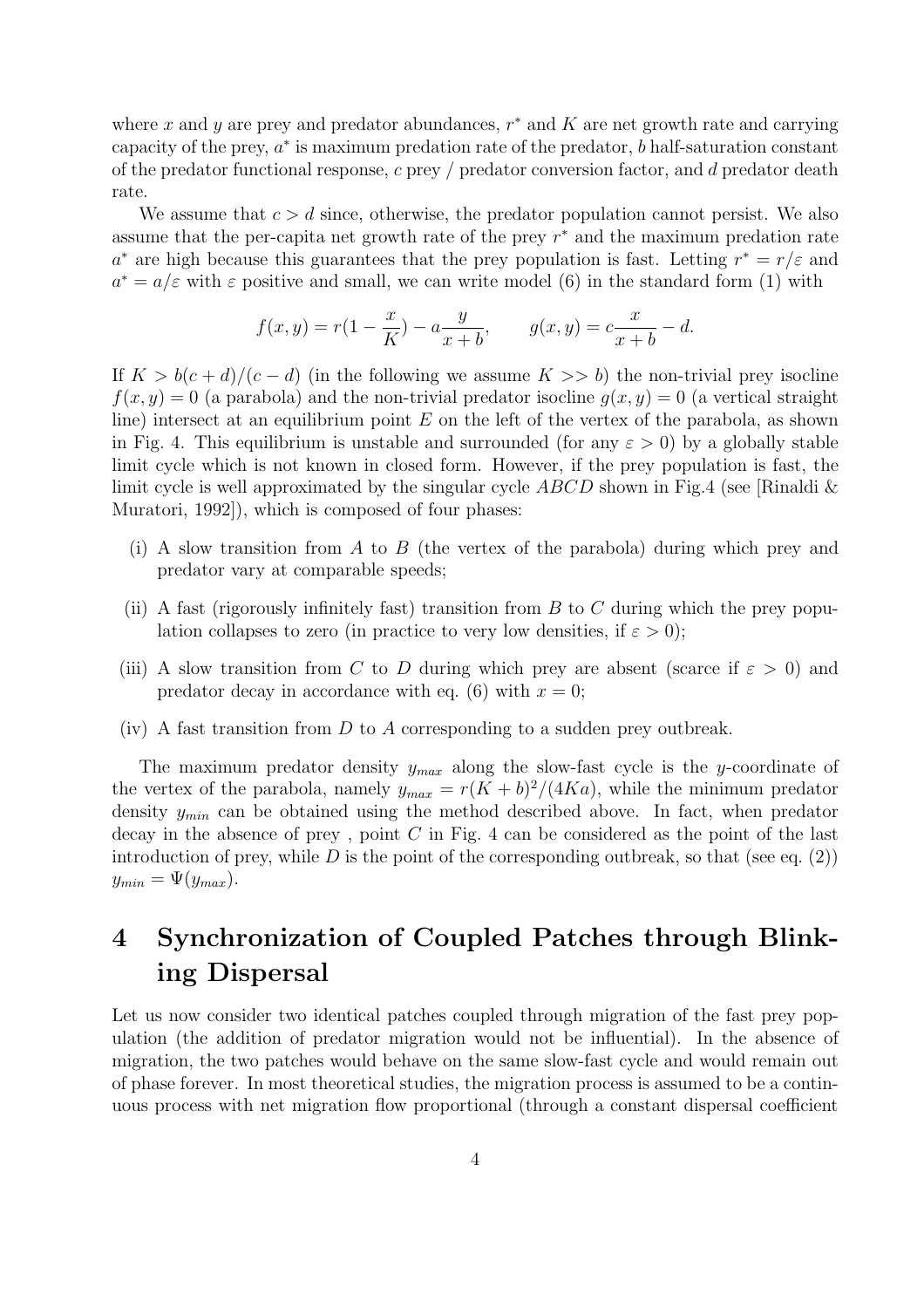D) to the unbalance of population densities. Under this assumption, a two-patch system is described by eqs.(6) with  $x_1$  and  $y_1$  for patch 1 and  $x_2$  and  $y_2$  for patch 2, and with the addition of a prey migration flow  $D(x_i - x_i)$  in the two prey equations. This model is perfectly suited for applying the general methods of analysis of the stability of the synchronous state [Pecora & Carroll, 1998; Jansen & Lloyd, 2000]. However, here we follow a different approach by assuming that migration is a blinking process [Belykh et al., 2004], namely that the dispersal coefficient  $D$  is almost always zero but very high from time to time. That is to say, migration episodes are due to rare and short particular meteorological conditions, such as high winds or strong water currents, but occur relatively frequently during each slow phase of the cycle. The assumption of blinking dispersal not only has the advantage of being more realistic in many cases but, as shown in the following, it allows one to discuss the synchronization of slow-fast systems very effectively. Moreover the general theory of synchronization through blinking dispersal [Belykh *et al.*, 2004] guarantees that if a system synchronizes under blinking dispersal it also synchronizes for a suitable constant dispersal coefficient.

Let us then consider the effect of blinking dispersal. If both patches are in the slow phase (iii), migration cannot be relevant because the patches are practically empty. On the other hand, if both patches are in the slow phase (i) the masses of migrating prey can be relevant but they cannot have serious consequences since the introduction or removal of a mass of prey in a densely populated patch would be immediately compensated (notice that the right branch of the parabola of Fig. 4 is the stable manifold of the prey population). Thus, the only migrations that can have important consequences are those that transfer prey from a densely populated patch to an empty patch. In order to determine if these migrations can synchronize the outbreaks, we now limit our discussion to the local stability of the synchronous state, i.e., we consider patches which are only slightly out of phase. Assume, then, that both patches are in the slow phase (i) and that patch 2 is delayed with respect to patch 1 of  $\tau$  units of time (with  $\tau$  small). Immediately after the prey collapse in the leading patch, the predator of patch 1 decrease exponentially (as  $y_{max} \exp(-dt)$ ) while the predator in the delayed patch continue to grow until they reach the value  $y_{max}$  at which their prey collapse. At that point the density of the predator is  $y_{max}$  in patch 2 and  $y_{max} \exp(-d\tau)$  in patch 1. Moreover, from the hypothesis we made on the frequency of migration events, we can assume that shortly before that moment there has been a consistent migration of prey from patch 2 to patch 1. Thus, the next prey outbreak in the leading patch occurs when the predator reach the density  $\Psi(y_{max} \exp(-d\tau))$ . At that time, patch 2 has predator at a slightly higher density, namely  $\exp(d\tau)\Psi(y_{max}\exp(-d\tau))$  and has shortly after, a prey outbreak triggered by an introduction of prey coming from patch 1. After this last outbreak both patches are in the slow phase (i) (patch 2 is now leading) and their predator densities are  $\Psi(y_{max} \exp(-d\tau))$  in patch 1 and  $\exp(d\tau)\Psi(y_{max}\exp(-d\tau))$  in patch 2. But in phase (i), immediately after the outbreaks, the predator increase exponentially because their dynamics can be approximated by  $\dot{y} = (c-d)y$ (see eq. (6) and recall that  $x \cong K >> b$ ). Thus, the new delay  $\tau'$  between the two patches satisfies the relationship  $(\exp((c-d)\tau')\Psi(y_{max}\exp(-d\tau)) = \exp(d\tau)\Psi(y_{max}\exp(-d\tau))$  from which it follows that  $\tau'/\tau = d/(c-d)$ .

The delay  $\tau$  has therefore been changed into  $\tau'$  after one population cycle and  $\tau' < \tau$  if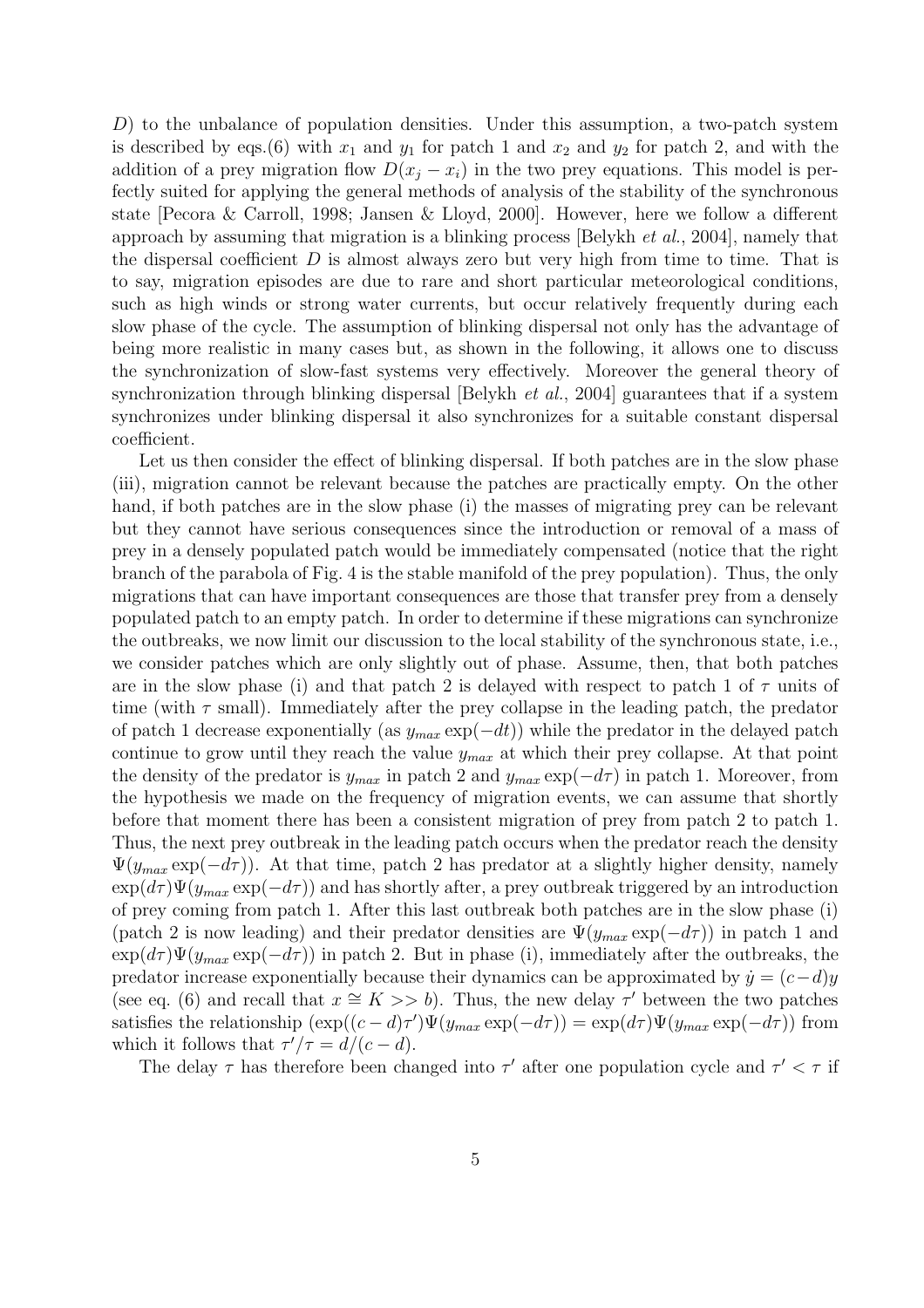the compression factor  $(c - d)/d$  [Somers & Kopell, 1993] is greater than 1, i.e., if

$$
c > 2d.\t\t(7)
$$

This result shows that the convergence to the synchronous state can be very quick, so that synchrony is also guaranteed in the field [Liebhold *et al.*, 2004]. It is worth noticing that the two patches synchronize if the slow population accelerates during the outbreak of the fast one, while what happens during the rest of the cycle does not matter. Moreover, results obtained for two patches obviously hold for longer chains of patches provided relatively frequent meteorological conditions favour prey migration between pairs of contiguous patches.

If condition (7) is not satisfied, i.e., if

$$
d < c < 2d \tag{8}
$$

then the delay  $\tau'$  after one population cycle is greater than  $\tau$ , so that the synchronous state is unstable. This means that under condition (8) the two patches will either tend toward a periodic asynchronous solution or to a quasi-periodic or intermittently chaotic attractor [Cazelles et al., 2001; Harrison et al., 2001; Jansen, 2001]. This result disproves a common belief, namely that dispersal synchronizes the oscillations of Rosenzweig-MacArthur preypredator communities [Jansen, 1999].

### 5 Application to Fresh-water Plankton Communities

The study of synchronization of fresh-water plankton communities becomes possible through our condition. In fact the values of the parameters suggested for algae-zooplankton interactions [Rose *et al.*, 1988] are  $c = 0.6 - 0.7$  and  $d = 0.20 - 0.23$  so that condition (7) is satisfied (compression factor roughly equal to 2). Since also condition  $b \ll K$  is satisfied (suggested ratio  $b/K = 0.05$ ) and algae grow slightly faster than zooplankton, we can expect that chains of shallow lakes connected from time to time through small channels could have synchronous algae outbreaks and crashes, i.e., synchronous clear water episodes. Moreover, the seasonal forcing of the water body reinforces this result through the Moran effect. Indeed, a long and detailed survey [Ravera, 1977] of the main characteristics of Lake Lugano (CH), a narrow lake composed of a chain of four weakly connected pools (see Fig. 5), has pointed out a remarkable synchrony of the clear water episodes in the four pools. This is perfectly illustrated in Fig. 6 (extracted from [Ravera, 1977]) where the four graphs report the transparency (measured through Secchi depth) in each pool in the period 1972-75. The sharp raises of each curve (see, in particular, the end of February 1974) indicate a transition from transparent to turbid water due to an algae bloom (i.e. to a prey outbreak).

Our result might also be used for studying the patchiness of oceanic plankton populations, a well documented phenomenon [Hillary & Bees, 2004]. Another promising line of application of the ideas presented here is the study of synchronization of insect-pest outbreaks in forests, which has been largely debated but not yet fully understood [Johnson *et al.*, 2005].

## Acknowledgements

We acknowledge financial support provided by MIUR under project PRIN-2005098133.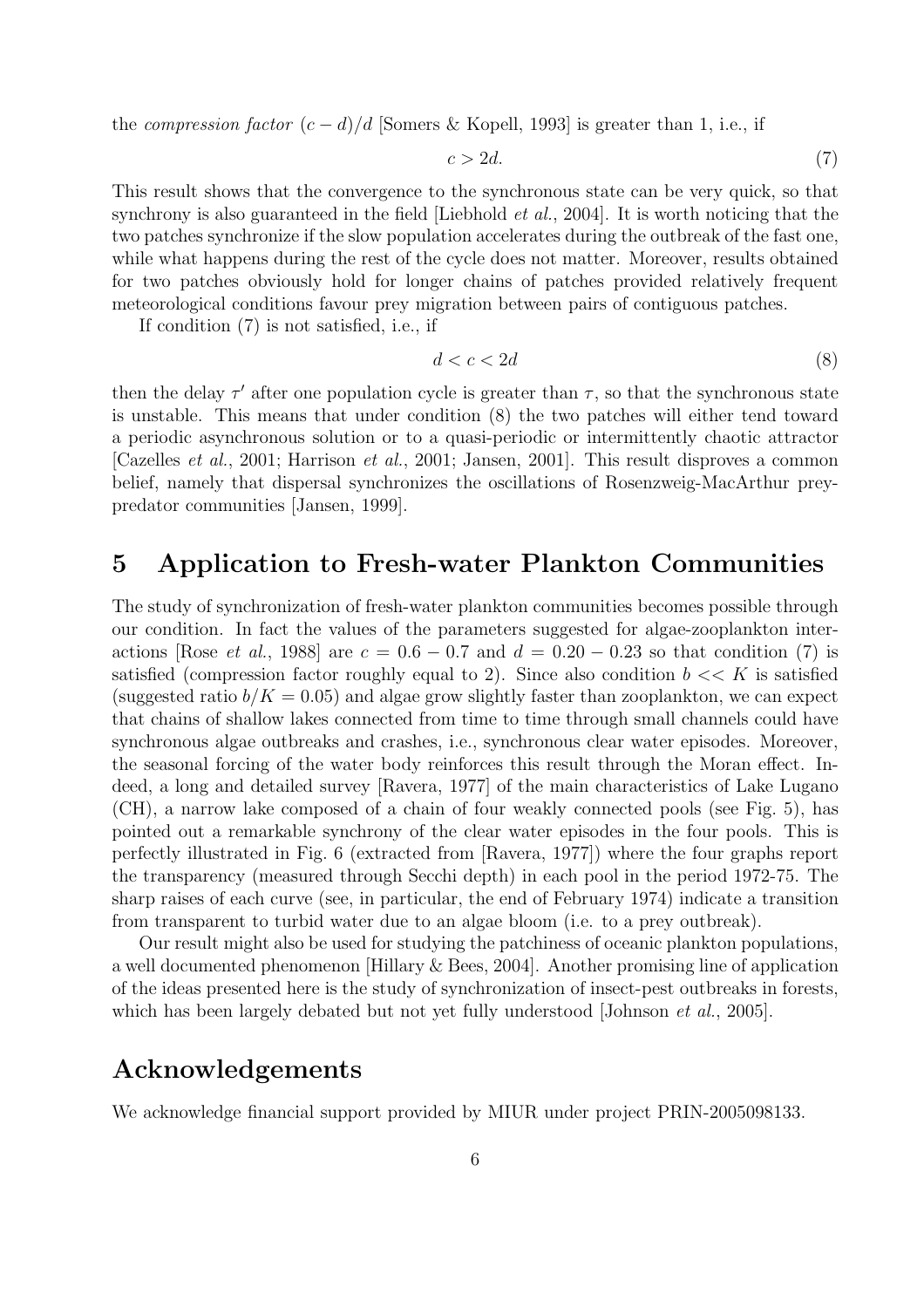## References

- Belykh, V., Belykh, I. & Hasler, M. [2004] "Connection graph stability method for synchronized chaotic systems," Physica D 195(1-2), 159–187.
- Blasius, B., Huppert, A. & Stone, L. [1999] "Complex dynamics and phase synchronization in spatially extended ecological systems," Nature 399, 354–359.
- Cazelles, B., Bottani, S. & Stone, L. [2001] "Unexpected coherence and conservation," Proc. R. Soc. Lond. B 268, 2595–2602.
- Colombo, A., Dercole, F. & Rinaldi, S. [2008] "Remarks on metacommunity synchronization with application to prey-predator systems," Am. Nat. 171, 430–442, faculty of 1000 Biology: evaluations for Colombo A et al Am Nat 2008 Jan 1 171 : http://www.f1000biology.com/article/id/1104173/evaluation.
- Harrison, M. A., Lai, Y.-C. & Holt, R. D. [2001] "Dynamical mechanism for coexistence of dispersing species," J. Theor. Biol. 213, 53-72.
- Haydon, D. & Steen, H. [1997] "The effects of large- and small-scale random events on the synchrony of metapopulation dynamics: a theoretical analysis," Proc. R. Soc. Lond. B 264(1386), 1375–1381.
- Hillary, R. M. & Bees, M. A. [2004] "Plankton lattices and the role of chaos in plankton patchiness," Phys. Rev. E 69, 031913/1–11.
- Jansen, V. A. A. [1999] "Phase locking: Another cause of synchronicity in predator-prey systems," Trends Ecol. Evol. 14(7), 278–279.
- Jansen, V. A. A. [2001] "The dynamics of two diffusively coupled predator-prey populations," Theor. Popul. Biol. 59, 119–131.
- Jansen, V. A. A. & Lloyd, A. L. [2000] "Local stability analysis of spatially homogeneous solutions of multi-patch systems," J. Math. Biol. 41, 232–252.
- Johnson, D. M., Liebhold, A. M., Bjørnstad, O. N. & McManus, M. L. [2005] "Circumpolar variation in periodicity and synchrony among gypsy moth populations," J. Anim. Ecol. 74, 882–892.
- Liebhold, A. M., Koenig, W. D. & Bjørnstad, O. N. [2004] "Spatial synchrony in population dynamics," Annu. Rev. Ecol. Evol. Syst. 35, 467–490.
- Pecora, L. M. & Carroll, T. L. [1998] "Master stability functions for synchronized coupled systems," Phys. Rev. Lett. 80(10), 2109–2112.
- Ranta, E., Kaitala, V., Lindström, J. & Lindén, H. [1995] "Synchrony in population dynamics," Proc. R. Soc. Lond. B 262, 113–118.
- Ravera, O. [1977] "Caratteristiche chimiche e fisiche delle acque del lago di lugano," Quaderni di geologia e geofisica applicata 2, 137–148.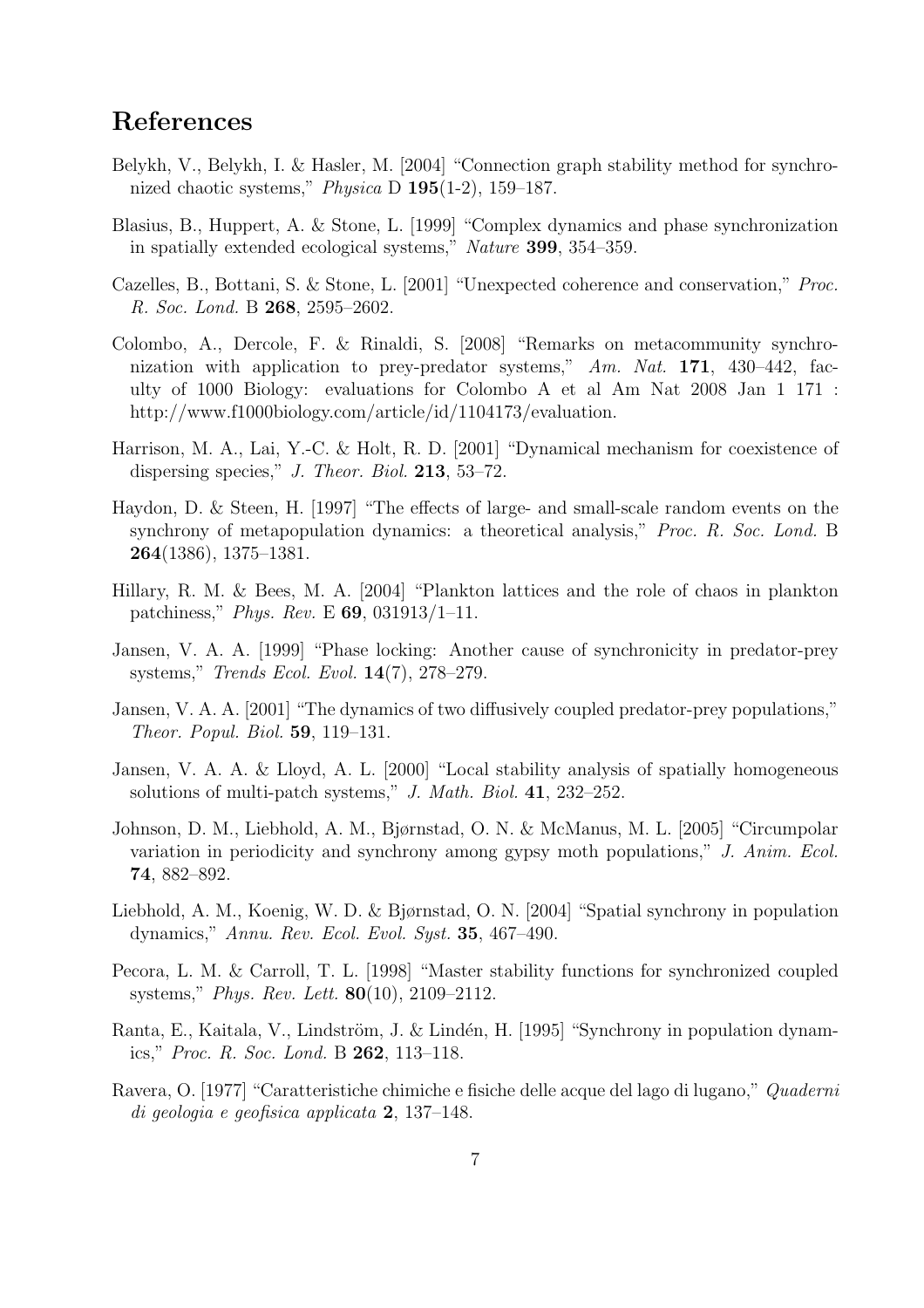- Rinaldi, S. & Muratori, S. [1992] "Slow-fast limit cycle in predator-prey models," Ecol. Modelling 61, 287–308.
- Rinaldi, S. & Scheffer, M. [2000] "Geometric analysis of ecological models with slow and fast processes," Ecosystems 3, 507–521.
- Rose, K. A., Swartzman, G. L., Kindig, A. C. & Taub, F. B. [1988] "Stepwise iterative aclibration of a multi-species phytoplankton-zooplankton simulation model using laboratory data," Ecol. Modelling 42, 1–32.
- Rosenzweig, M. L. & MacArthur, R. H. [1963] "Graphical representation and stability conditions of predator-prey interactions," Am. Nat. **97**, 209–223.
- Royama, T. [2005] "Moran effect on nonlinear population processes," Ecol. Monographs 75, 277–293.
- Somers, D. & Kopell, N. [1993] "Rapid synchronization through fast threshold modulation," Biol. Cybern. 68, 393–407.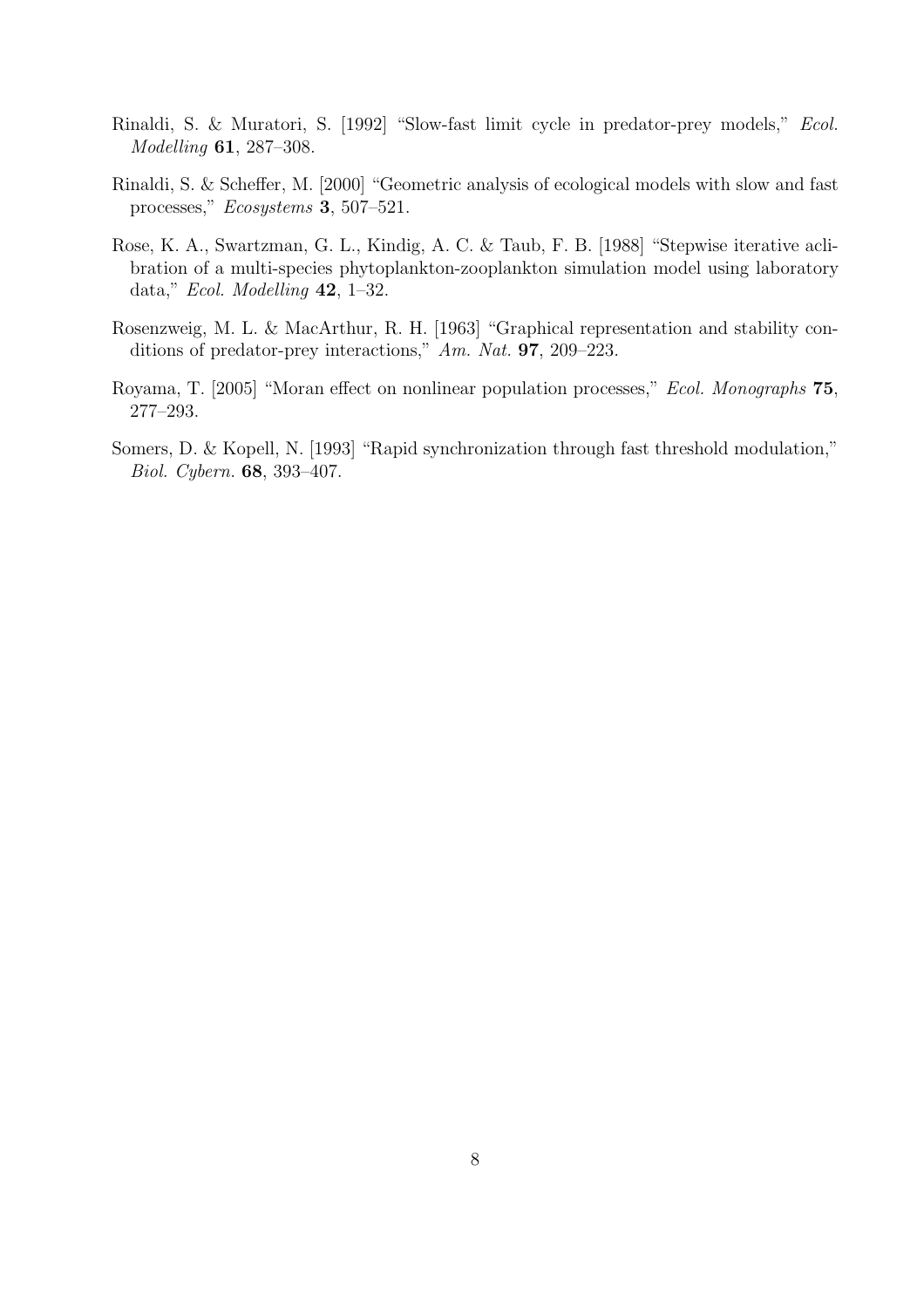## Figure captions

### Figure 1

Trajectories of a prey-predator model with fast prey and slow predator when prey are very scarce: (a)  $\varepsilon > 0$  small; (b) singular case  $\varepsilon = 0$ . Double arrows indicate fast motion.

### Figure 2

The graph of the function  $\Psi$  given by (2) for the model analyzed in the text. The function is defined for  $y_{in} \ge y_0$ .

### Figure 3

When there are two introductions of prey (the first when  $y = y'_{in}$  and the second when  $y = y''_{in}$ ) the outbreak occurs at  $y''_{out}$ , i.e., it is accelerated with respect to the outbreak that would be produced by the first introduction alone.

### Figure 4

Prey and predator isoclines of model (6) and singular cycle *ABCD* for the following parameter values  $r = 2, K = 1.1, a = 3, b = 0.25, c = 0.75, d = 0.2$ .

### Figure 5

The four pools of Lake Lugano (CH) and their maximum depths. Along the dotted lines the lake is only one meter deep.

### Figure 6

Transparency in the four pools (measured in Secchi depth) in the period 1972-75. Sharp raises of the curves indicate algae blooms.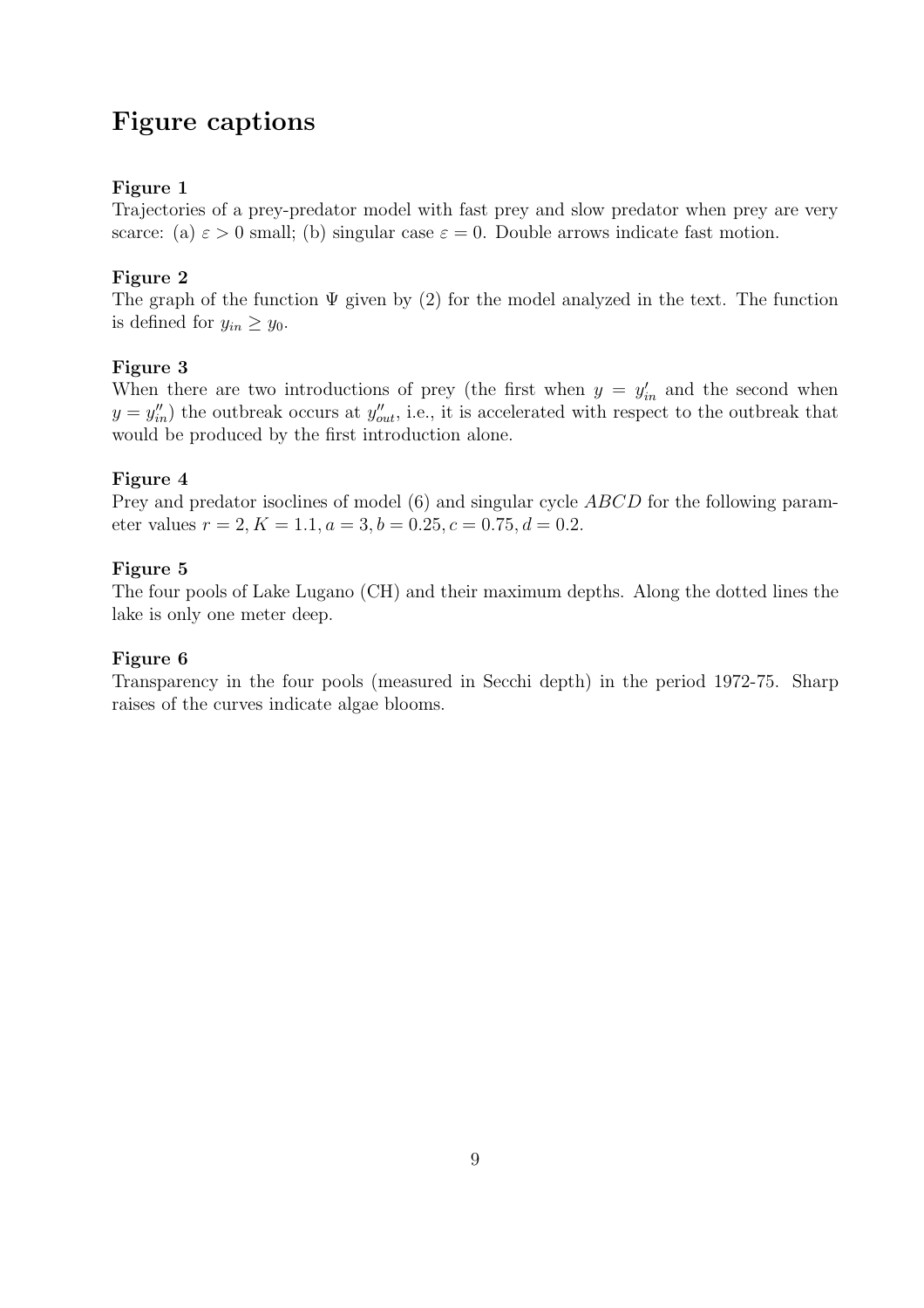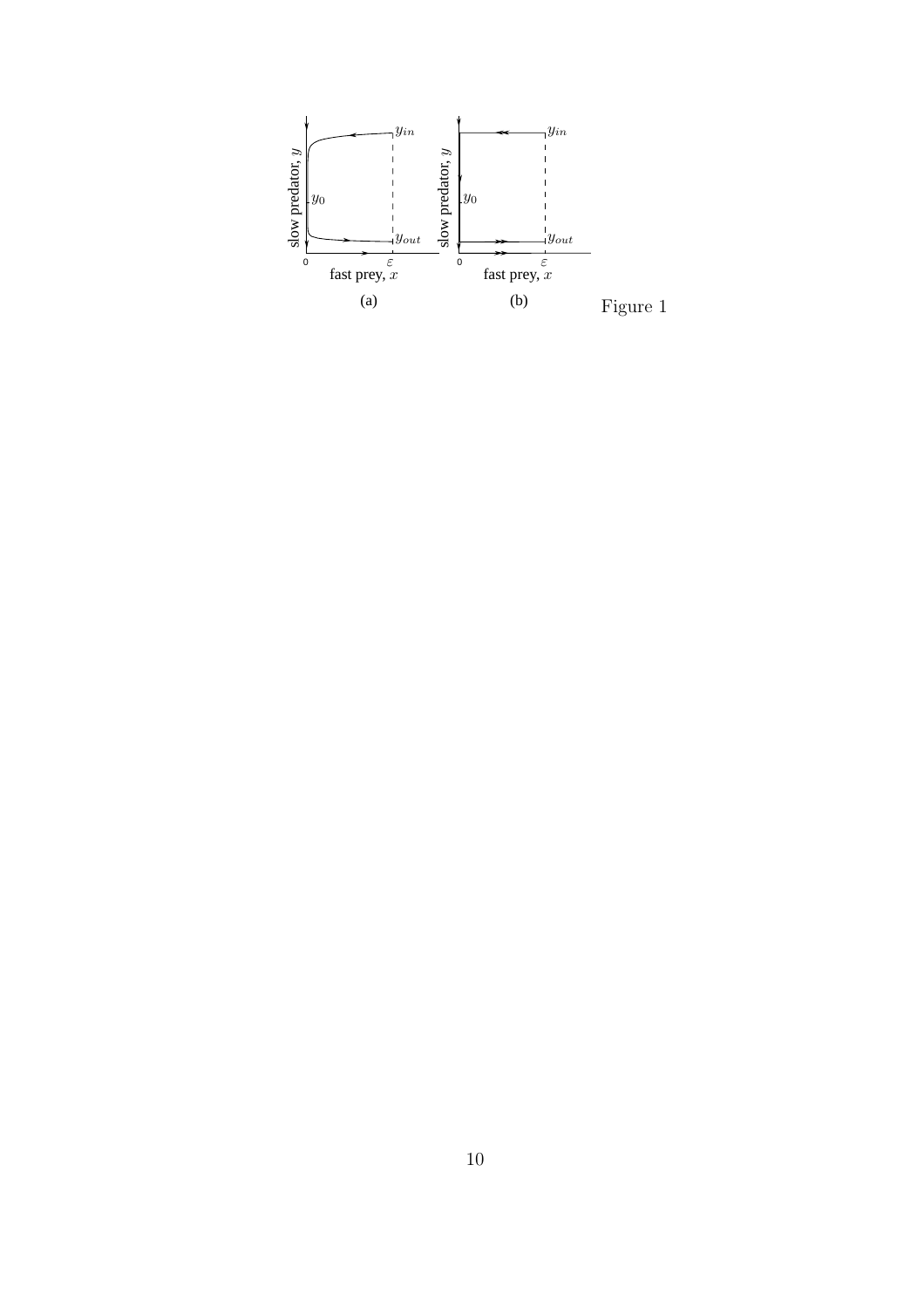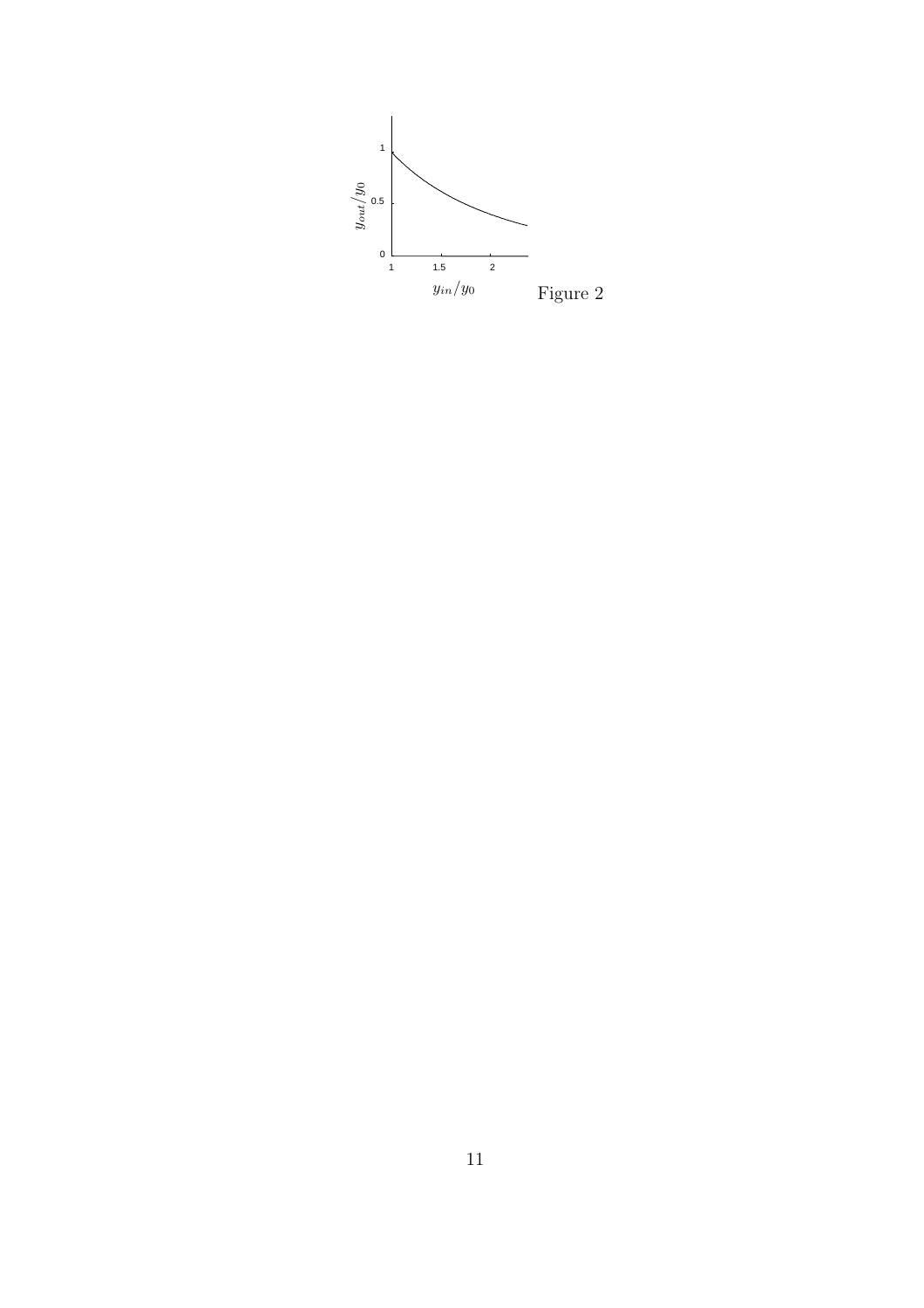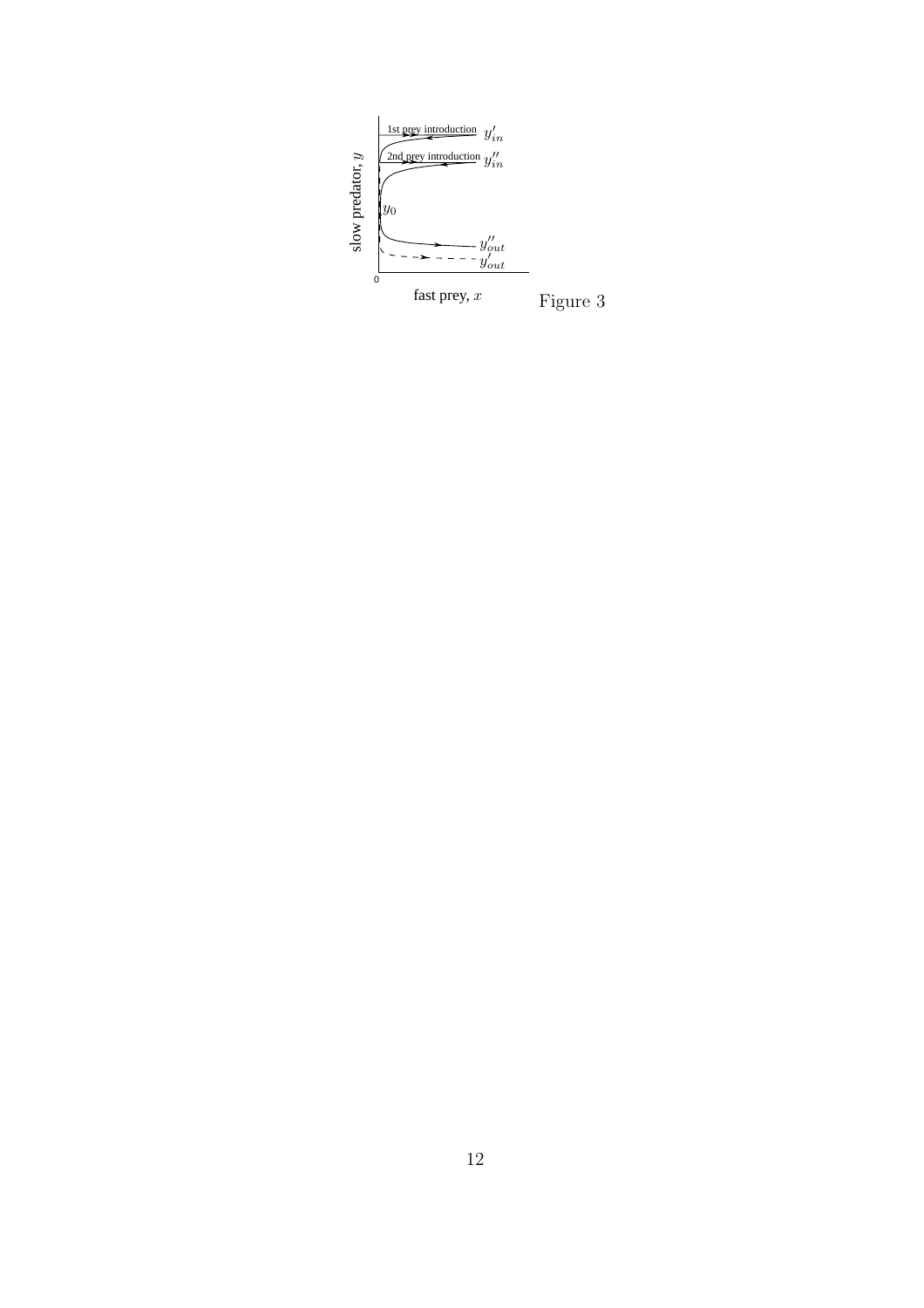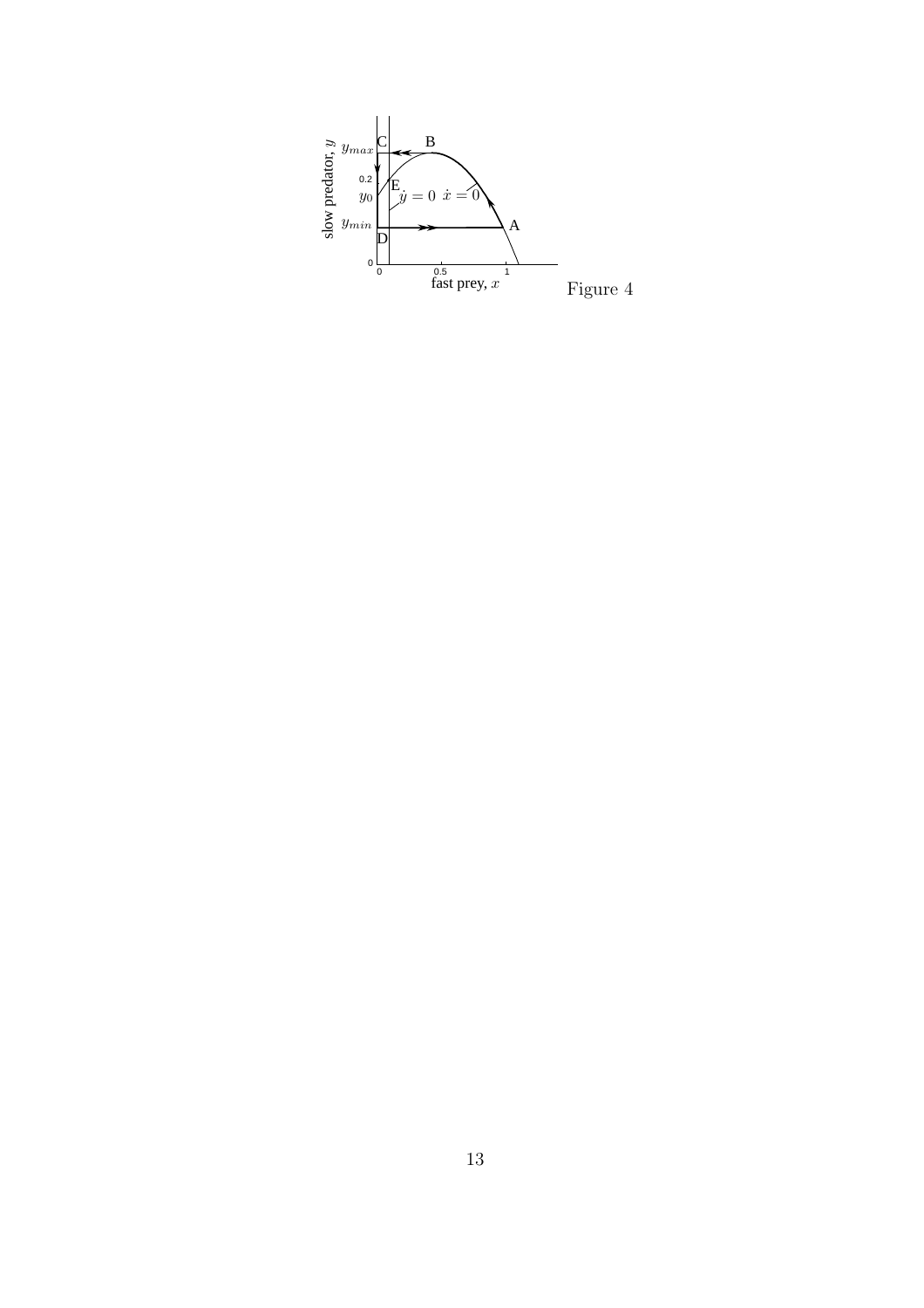

Figure 5

 $\overline{a}$